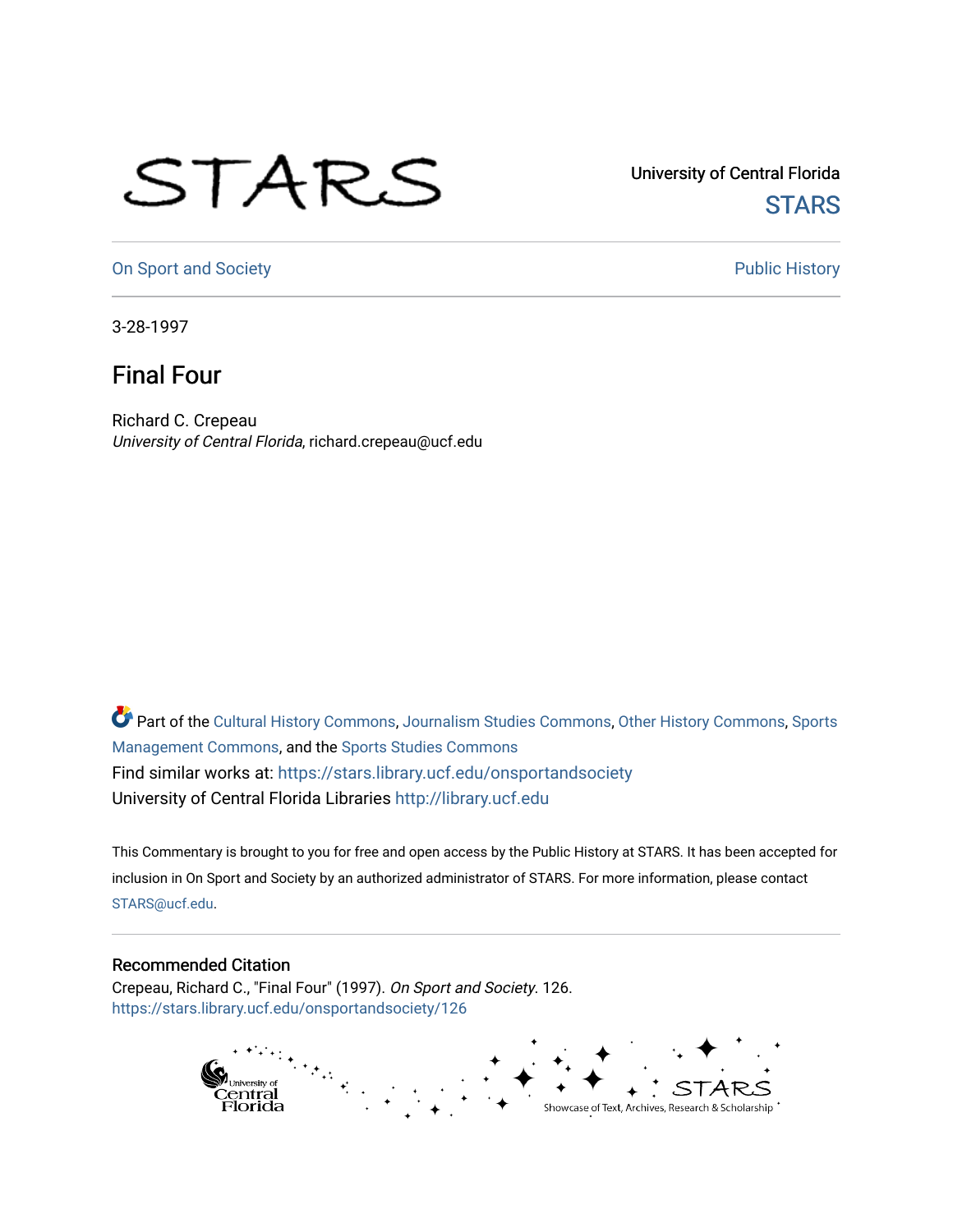## SPORT AND SOCIETY FOR H-ARETE MARCH 28, 1992

If you are a lifer in Minnesota you are having the Final Four experience for the first time. As a Minnesotan-in-exile and an alumnus of Marquette University and Florida State University I have had the Final Four experience on other occasions. As a Gopher alumnus, however, it is a new and exciting experience.

For all my misgivings about college basketball, the Final Four, the hype, the money, the commercialism and the corruption, I still got into it when the Maroon and Gold went two overtimes to beat Clemson and then came from behind to end UCLA's dreams of another national championship.

It is a tribute to the coaching of Clem Haskins that his team concept, both offensively and defensively, has done so well. The beauty of the run is that it has been a nine man effort on the floor. It is also clear that Coach Haskins is truly loved by his players, and it would be nice to see the man who coached so well at Western Kentucky in the shadow of the University of Kentucky, beat the team from Lexington on the way to a national championship.

The post-game interview following the Minnesota-UCLA battle featured one of my all-time favorite college basketball coaches, and one of the great characters in the history of the game. Al McGuire, who was starting his career at Marquette University when I was a graduate student there, was in great form Sunday on CBS. In addition to the genuine outpouring of affection for Clem Haskins-that was a hug of bearish proportions-Al went into a dance with one of the Gopher players, and then jawed with several others. He was having a great time, and the Minnesota players were learning from the master what fun at the NCAA tournament really means.

His phrases are wonderful and some have entered the language. "He is an aircraft carrier." "He put up a Hail Mary." "That shot was a crier." "It's lights out." "That's all she wrote." "Pick up the hymnals, mass is over." And on Sunday, "One, two, three. Johnny ride the pony."

For all of his zaniness, Al McGuire is a serious man who lives by a street philosophy that seems part New York hustler and part Jesuitical logic, with a dose of Irish mysticism. McGuire understood the inner-city athlete of the mid-Sixties and early Seventies as well as anyone in America. In part the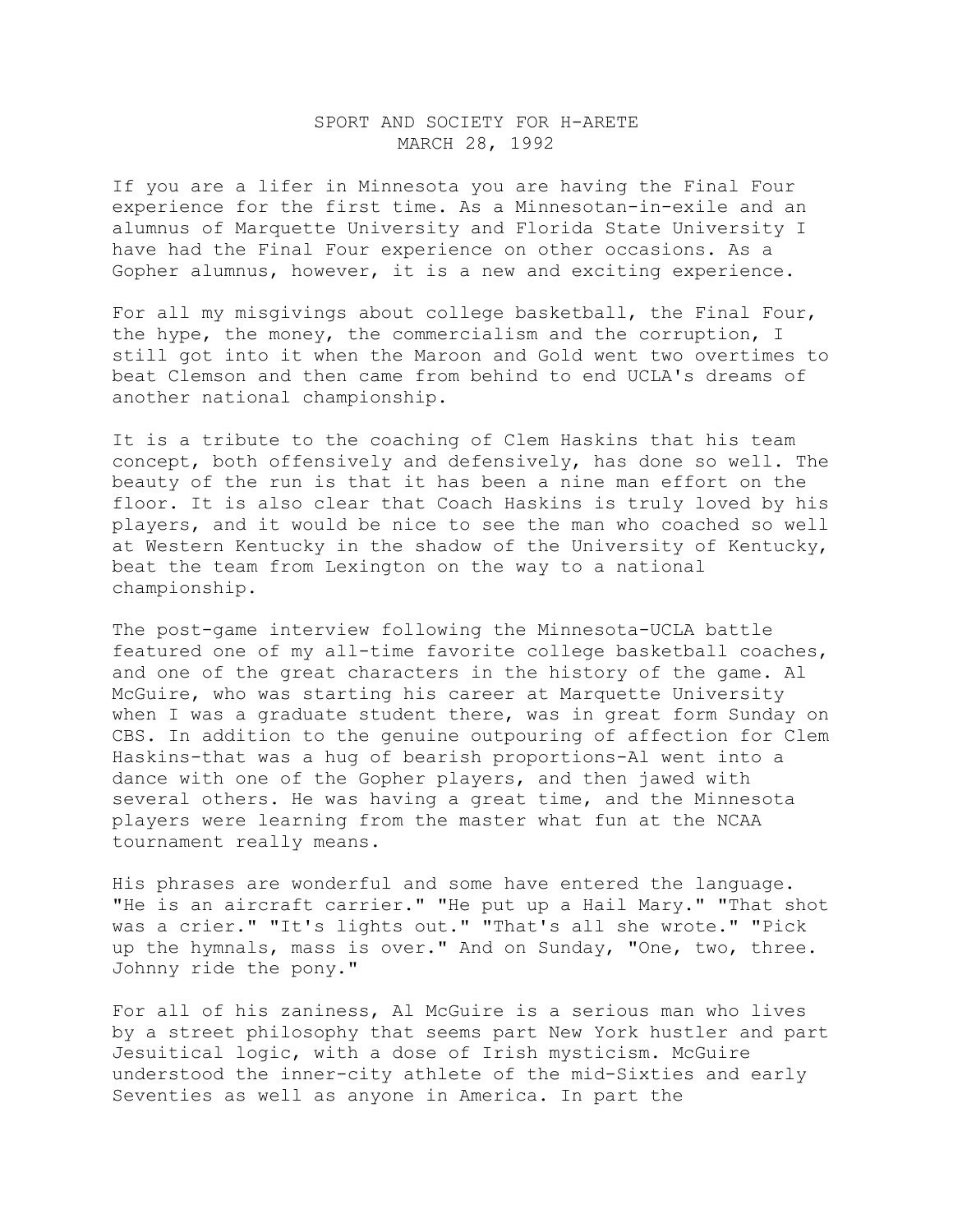understanding was a result of his own experiences as a New York street kid, in part because he is man of deep emotions capable of considerable empathy.

When he recruited players at Marquette he used all the tricks of the trade. He would have the name of the player put up on the marquee at the campus theater, he made certain that the recruit was taken to parties attended by less than virginal coeds, and he showed the recruit the Milwaukee Arena where Marquette played its games, but didn't let them near the old gym, vintage 1910, where all the practices were held.

Most important for Al was the time he spent with the recruit. Always he would take the young man on a walk around the campus and into the neighborhoods surrounding the campus or the adjacent downtown area. McGuire said that walking induced conversation, never a problem for him, and it was in these moments that he got an excellent sense of the young man, while the recruit got a full dose of the Al McGuire worldview. Al stressed to each recruit that this was his opportunity to move up the social ladder in America, not by playing basketball, but by using his basketball talents to get both a degree and an education.

When a player came to Marquette in the McGuire era they were guaranteed the right to stay on after their basketball eligibility ended, and retain a scholarship until they earned their degree, no matter how long that took. Some were six or seven years fini shing, but most of McGuire's players at Marquette did complete their degree programs. Al was committed to winning basketball, but he also believed deeply in the American dream that education would move you up in the world, and he believed that basketball provided his players a chance to capitalize on that opportunity.

Marquette players were monitored for class attendance and their progress was checked regularly. The athletic department never once, in the time I was there, pressured anyone on grades, even when one of the better players was caught cheating on a history exam. When University administrators learned of the incident the punishment given out exceeded that which the History professor would have given. And never once in the entire process did the athletic department, the head basketball coach, or anyone else connected with the university try to bring any pressure on the two graduate students who had uncovered the guilty student.